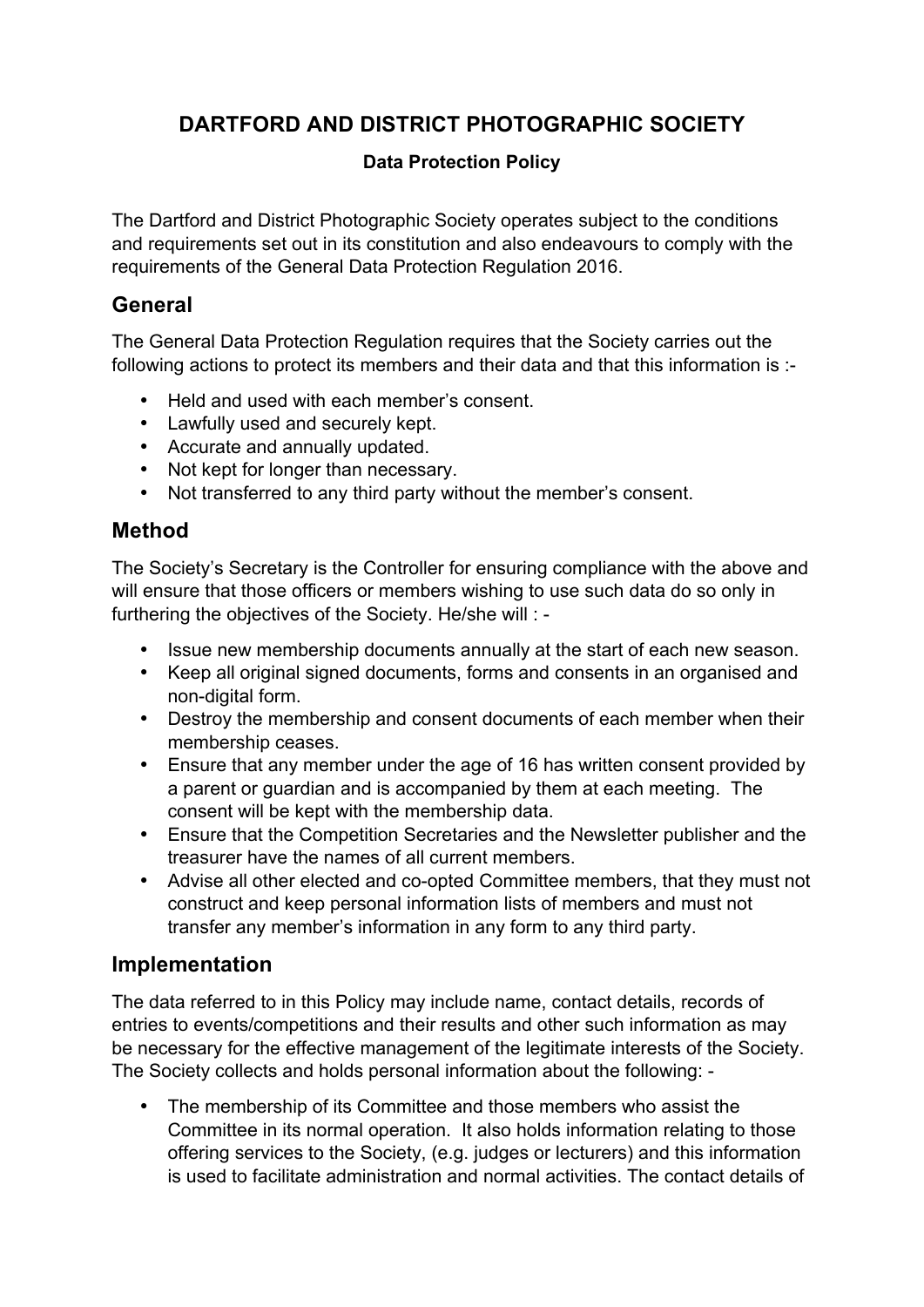the Society's officials may be published in appropriate and supporting organs such as the Kent County Photographic Society and the Photographic Alliance of Great Britain. Published information is also held concerning services from these two bodies to assist in the normal operation of the Society.

- The Society may hold personal information for anyone contacting the society, or whom Society contacts for the purpose of conducting its general business.
- The Society may retain historical archives, for example, but not limited to, records of meetings, programmes, web pages, catalogues, awards and other event results.

### **Detail**

The Society will endeavour to implement its GDPR policy with reference to the following :-

- The term "member" shall be taken to refer to prospective, current and past members of the Society.
- The Controller shall respect the rights of members and oversee the use of any information beyond that specified in this Policy.
- Members are entitled to ask for a copy of all personal data held by the Society, and the Society must respond promptly and without charge.
- Data collected on members (including mailing lists) shall be kept in a secure manner. Use of data collected about members shall be limited to members of the committee and usage shall be limited to legitimate club activities.
- When mailing lists are used to communicate with members by email, messages shall be sent using the "bcc" form, in order to minimise the risk of sharing personal data.
- The data collected on members shall not be communicated to third parties, or be used for the purposes of direct marketing, beyond that appropriate for the effective management of the legitimate interests of Society.
- The committee shall not make the membership contact information available for electronic marketing. Committee members shall refuse any request to cascade marketing material to members by electronic messages.

# **Data Retention**

- General business records will normally be held for a period of six years.
- The Society may retain historical archives indefinitely, for example, but not limited to, records of meetings, handbooks, catalogues, awards and other such event results.
- Data on past members will be retained for up to five years for the purposes of maintaining contact and communicating information about club events. The Secretary shall review the membership data periodically and delete any personal data which is older than six years. Data on past or prospective members shall be deleted immediately should a request for removal be received from them or the member be deceased.
- The Secretary and Committee shall review the extent and detail of all data held by officers of the society and endorse and minute that appropriate steps